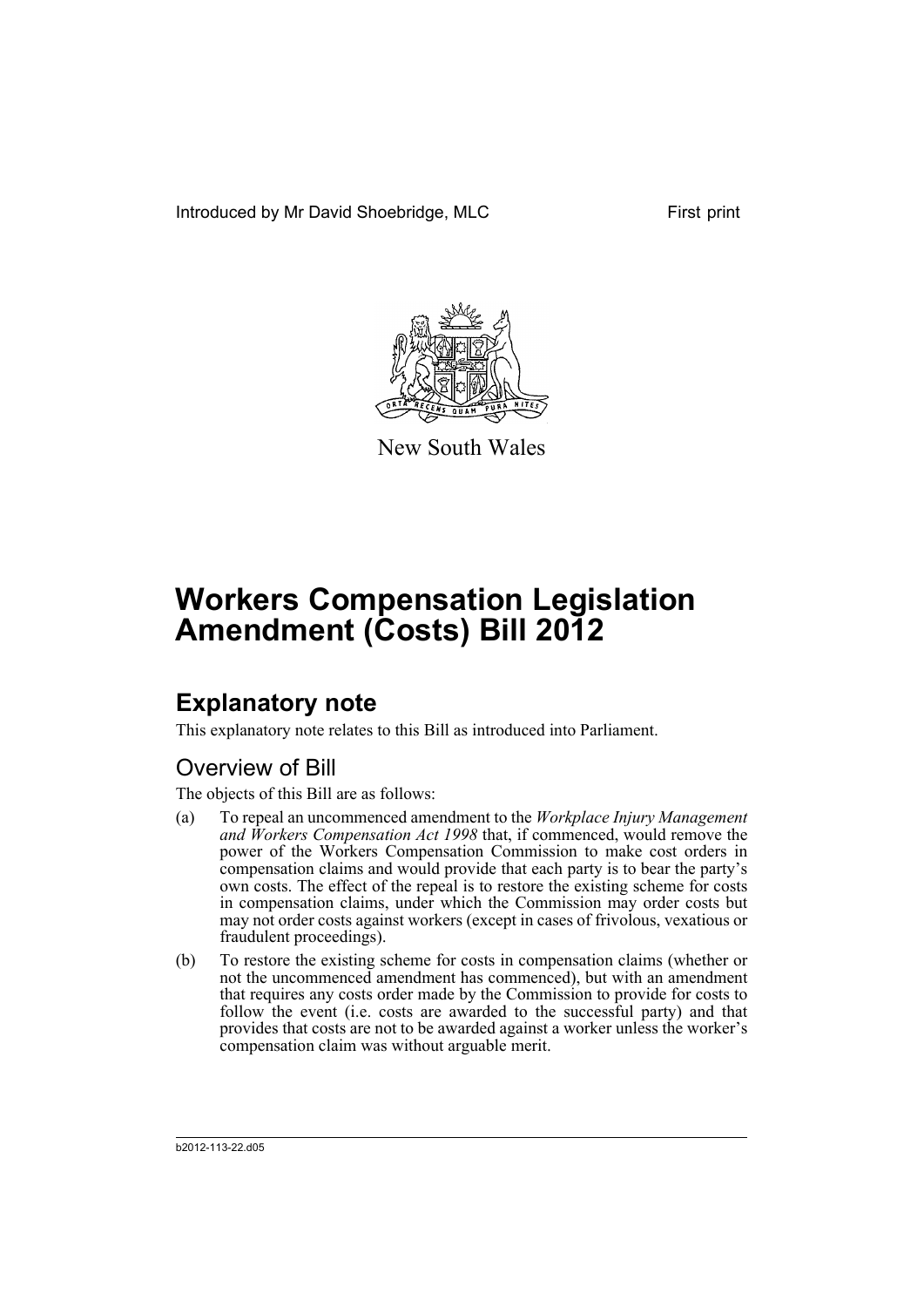Explanatory note

## Outline of provisions

**Clause 1** sets out the name (also called the short title) of the proposed Act.

**Clause 2** provides for the commencement of the proposed Act on the date of assent to the proposed Act.

**Clause 3** repeals Schedule 11 [11] of the *Workers Compensation Legislation Amendment Act 2012* to give effect to paragraph (a) of the Overview.

**Schedule 1** amends the *Workplace Injury Management and Workers Compensation Act 1998* as described in paragraph (b) of the Overview.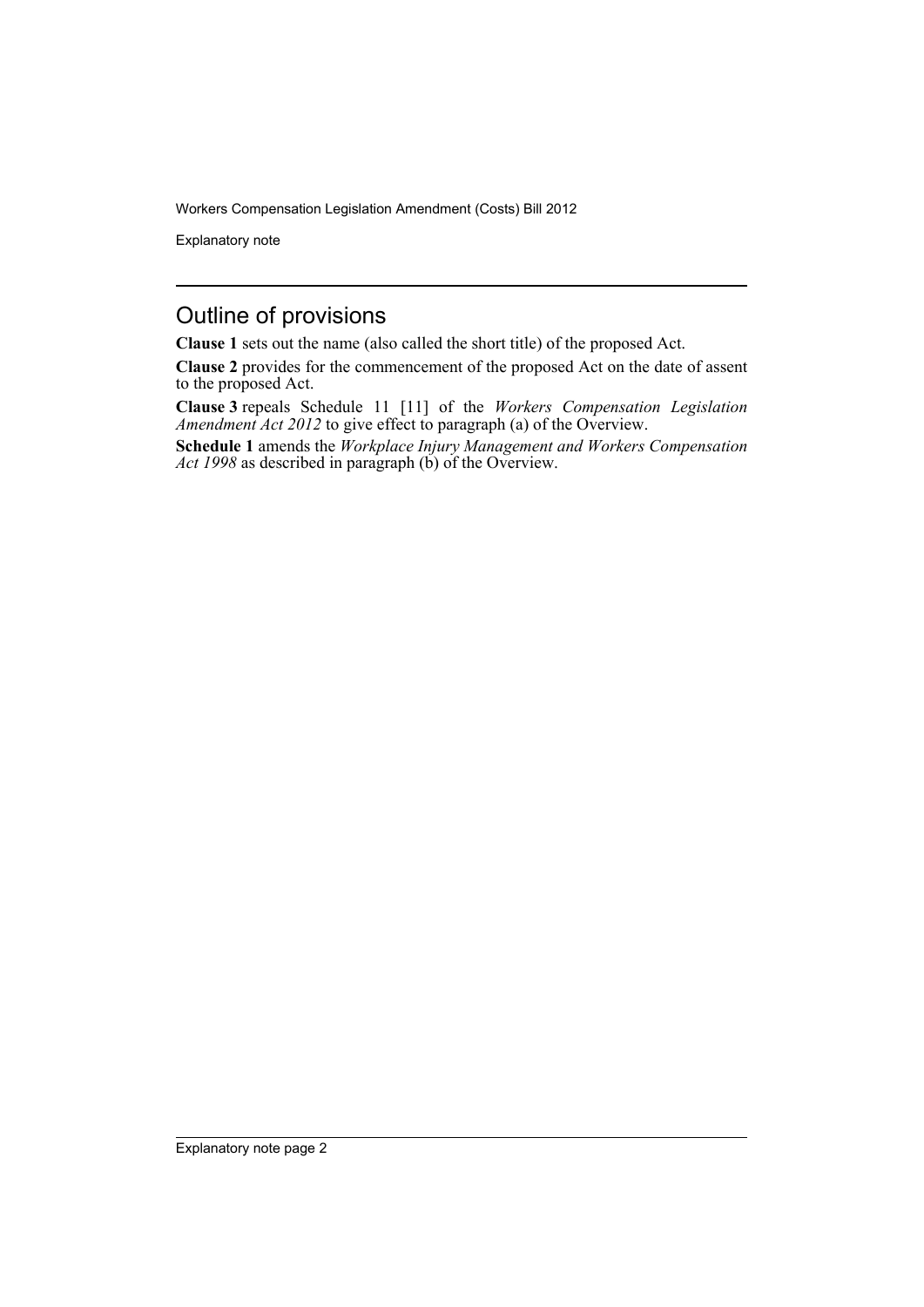Introduced by Mr David Shoebridge, MLC First print



New South Wales

# **Workers Compensation Legislation Amendment (Costs) Bill 2012**

## **Contents**

|   |                                                                                                | Page |
|---|------------------------------------------------------------------------------------------------|------|
|   | Name of Act                                                                                    | 2    |
| 2 | Commencement                                                                                   | 2.   |
| 3 | Amendment of Workers Compensation Legislation                                                  |      |
|   | Amendment Act 2012 No 53                                                                       | 2.   |
|   | Schedule 1 Amendment of Workplace Injury Management and<br>Workers Compensation Act 1998 No 86 | 3    |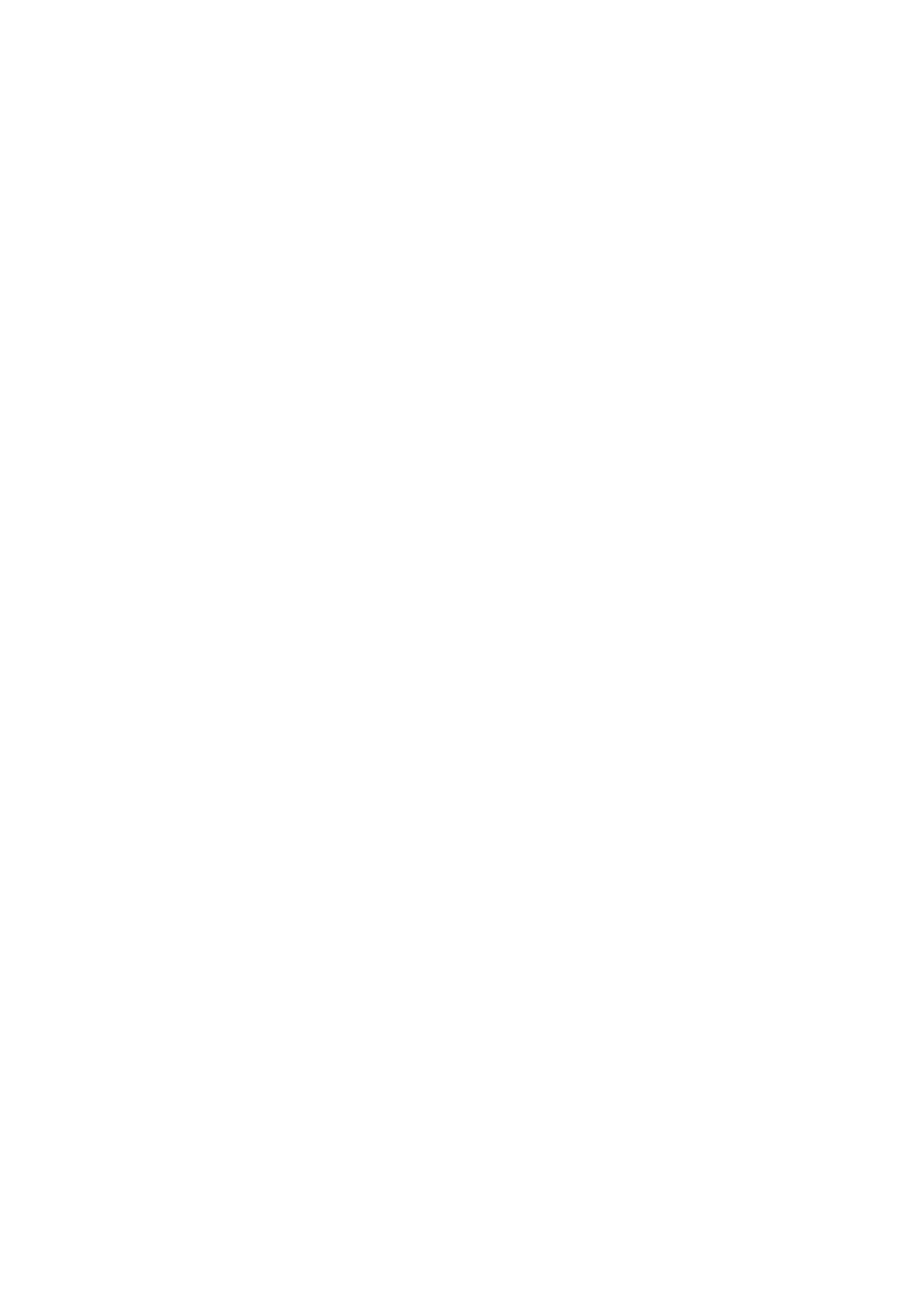

New South Wales

# **Workers Compensation Legislation Amendment (Costs) Bill 2012**

No , 2012

## **A Bill for**

An Act to amend workers compensation legislation with respect to the awarding of costs in claims for workers compensation.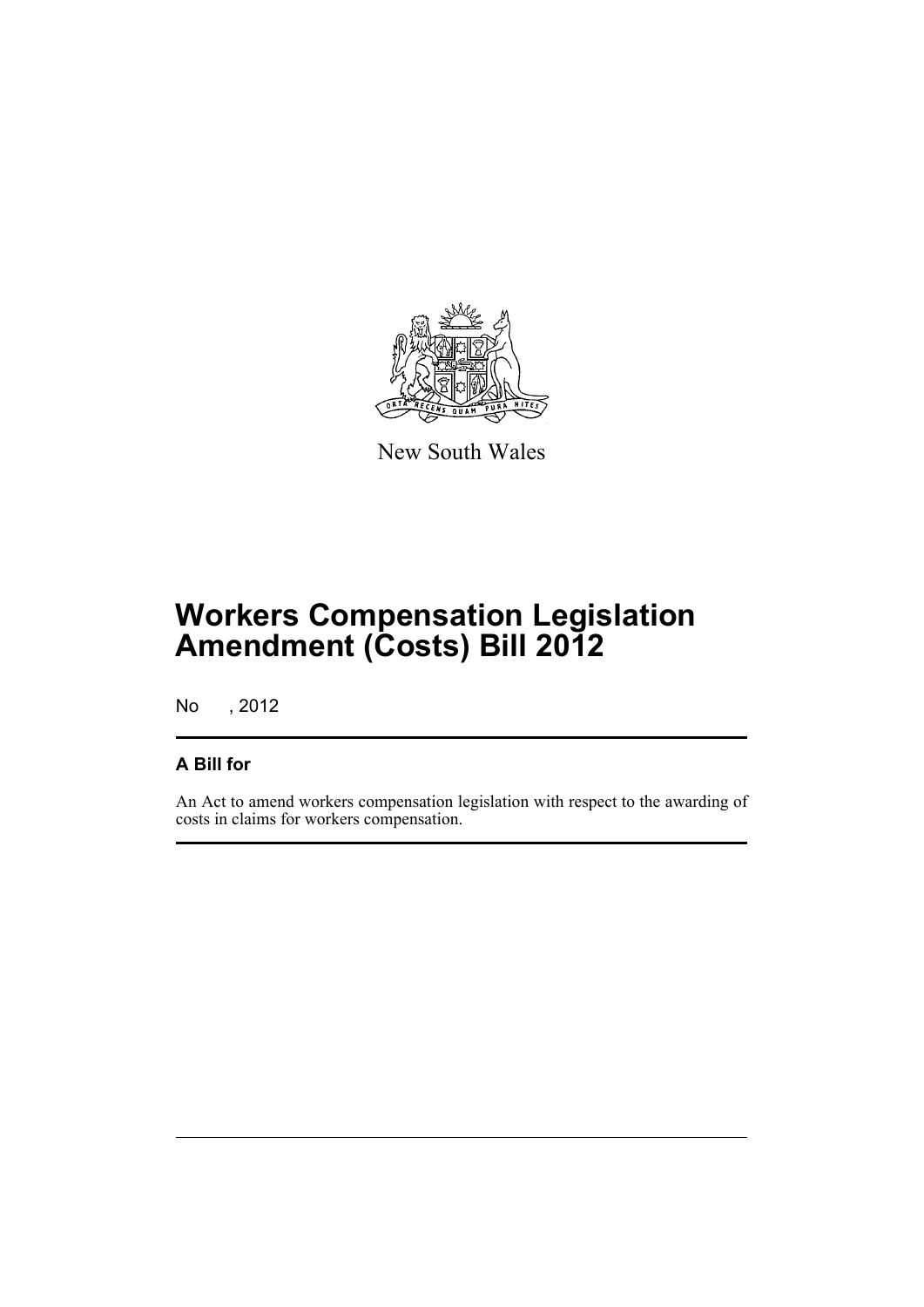<span id="page-5-2"></span><span id="page-5-1"></span><span id="page-5-0"></span>

|              | The Legislature of New South Wales enacts:                                       |                     |
|--------------|----------------------------------------------------------------------------------|---------------------|
| 1            | Name of Act                                                                      | 2                   |
|              | This Act is the Workers Compensation Legislation Amendment (Costs)<br>Act 2012.  | 3<br>$\overline{4}$ |
| $\mathbf{2}$ | <b>Commencement</b>                                                              |                     |
|              | This Act commences on the date of assent to this Act.                            | 6                   |
| 3            | Amendment of Workers Compensation Legislation Amendment Act 2012<br><b>No 53</b> |                     |
|              | Schedule 11 Miscellaneous amendments                                             | 9                   |
|              | Omit Schedule 11 [11].                                                           | 10                  |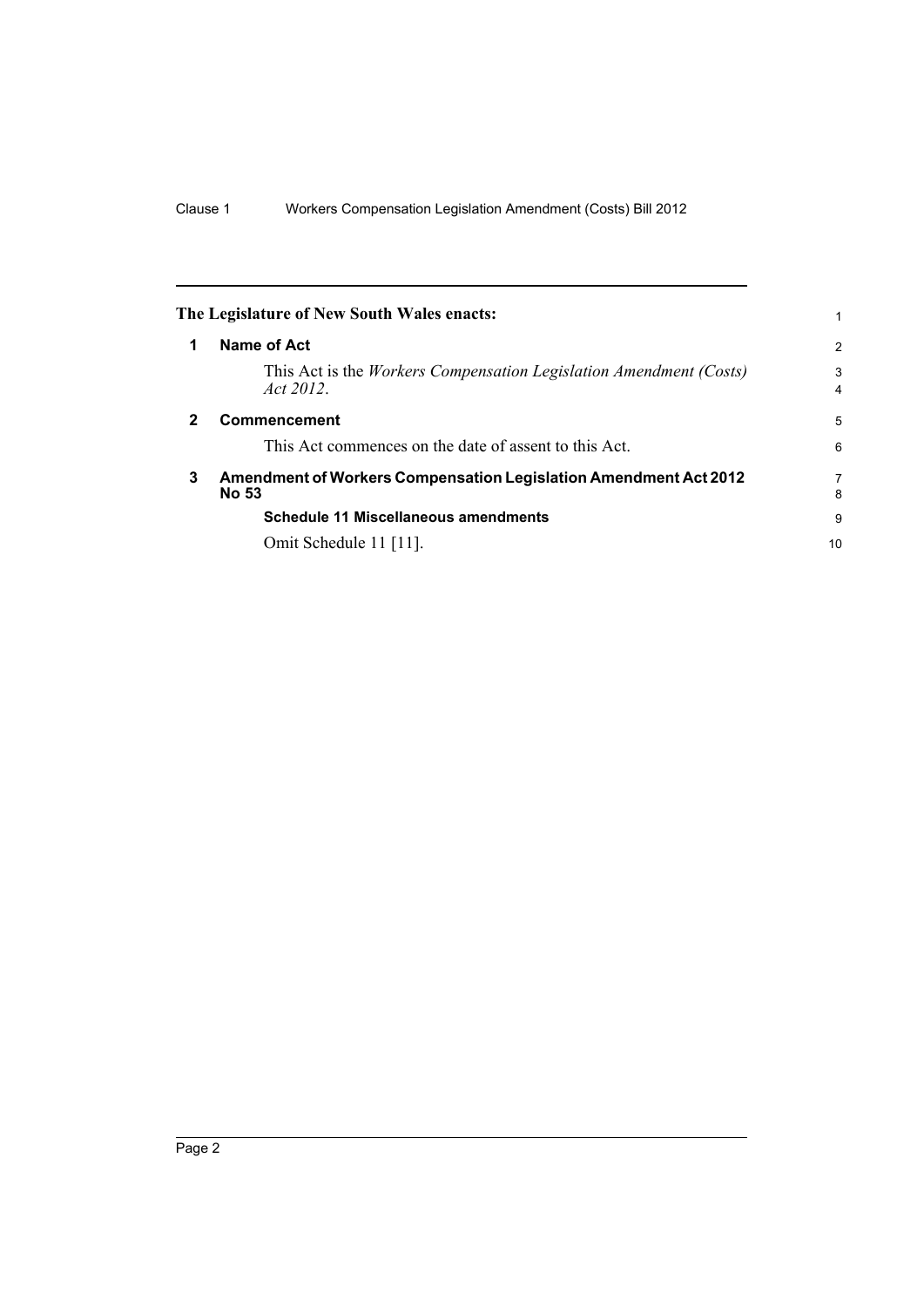Amendment of Workplace Injury Management and Workers Compensation Act 1998 No 86 Schedule 1

## <span id="page-6-0"></span>**Schedule 1 Amendment of Workplace Injury Management and Workers Compensation Act 1998 No 86**

#### **Chapter 7, Part 8**

Omit Division 3. Insert instead:

### **Division 3 Special provisions for costs in compensation and damages assessment matters**

#### **340 Application of Division**

This Division applies to costs payable by a party, or by a party's insurer, in or in relation to a claim for compensation.

#### **341 Costs to be determined by Commission**

- (1) Costs to which this Division applies are in the discretion of the Commission.
- (2) The Commission has full power to determine by whom, to whom and to what extent costs are to be paid.
- (3) The Commission may order costs to be assessed on the basis set out in Division 11 of Part 3.2 of the *Legal Profession Act 2004* (or in relevant regulations under Division 4 of this Part) or on an indemnity basis.
- (4) Subject to this Division, if the Commission makes any order as to costs, the Commission is to order that the costs follow the event unless it appears to the Commission that some other order should be made as to the whole or any part of the costs, or as the regulations otherwise provide.
- (5) Despite subsection (4), the Commission may only order the payment of costs by a claimant if the Commission is satisfied that the claimant's claim was without any arguable merit.
- (6) Any party to a claim may apply to the Commission for an award of costs.

### **342 Costs unreasonably incurred**

(1) If the Commission is satisfied that any party's costs on a claim have been unreasonably incurred, the Commission is to order that those costs are not to be paid by any other party to the claim.

1  $\mathfrak{p}$ 3

4 5

6 7

8 **9**  $10$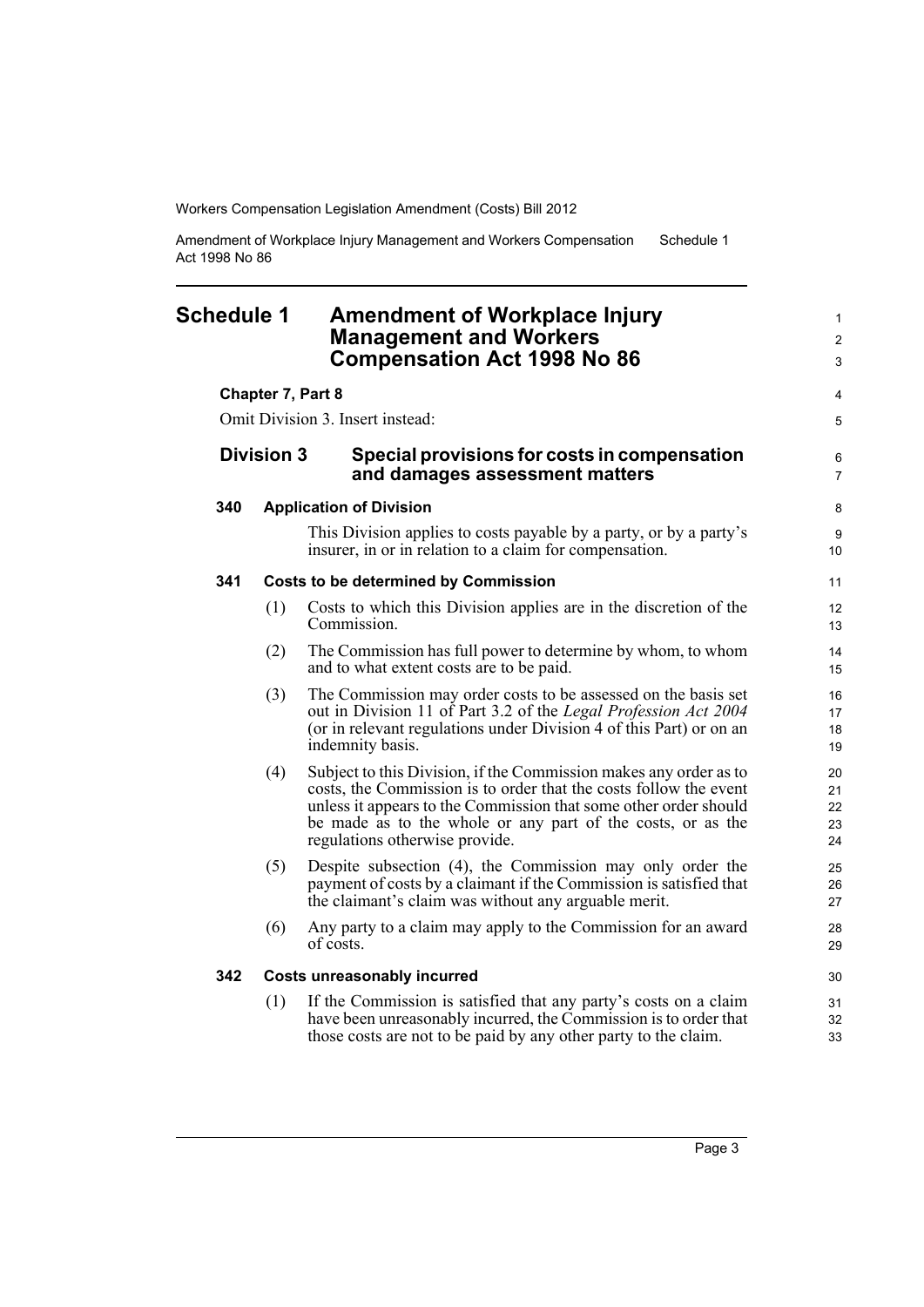Schedule 1 Amendment of Workplace Injury Management and Workers Compensation Act 1998 No 86

- (2) A costs agreement within the meaning of Part 3.2 of the *Legal Profession Act 2004* is of no effect to the extent to which it relates to costs the subject of an order in force under subsection (1).
- (3) Costs incurred by a party to a claim are considered to have been unreasonably incurred for the purposes of this section only if they were incurred by the party:
	- (a) after a reasonable offer of settlement of the claim was made to the party, or

- (b) after the party has failed without reasonable excuse to comply with a written request from another party to the claim to provide that other party with particulars (including any necessary medical report) sufficient to enable that other party to properly consider the claim for the purpose of making an offer of settlement, or
- (c) after the party has unreasonably failed to participate in conciliation of a dispute with which the claim is concerned and the Commission is of the opinion that the failure has resulted in unnecessary litigation, or
- (d) in connection with an unsuccessful application by the party to admit further evidence in respect of matters of which a medical assessment certificate of an approved medical specialist that has been admitted in evidence in proceedings is evidence (whether or not conclusive evidence) and the Commission is of the opinion that the application was frivolous or vexatious, or
- (e) in connection with any issue raised in relation to a claim in respect of which there were, when the issue was raised, no grounds for a reasonable belief that the issue would be determined in favour of the party by whom it was raised.
- (4) A legal practitioner representing a party to proceedings before the Commission, or providing legal services to the party's insurer, is not entitled to recover from the party or insurer, as the case may be, any costs that the Commission has ordered are to be treated as unreasonably incurred.
- (5) The Commission may by order exempt any costs or a proportion of any costs from the operation of this section if of the opinion that it would be unjust not to do so because the legal practitioner concerned made all reasonable efforts to avoid unnecessary litigation in the proceedings or for any other reason should not be held responsible for the incurring of the costs concerned.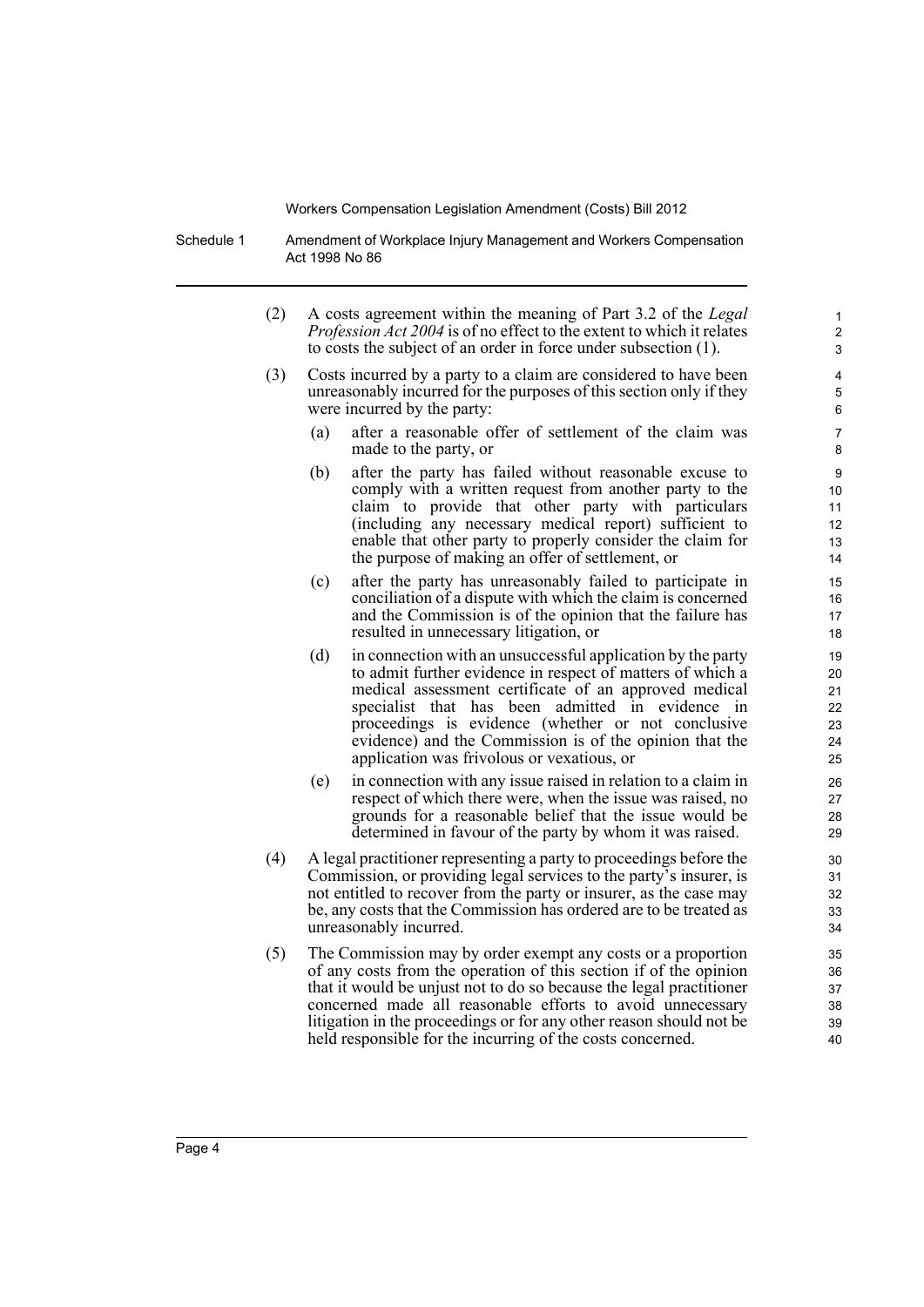Amendment of Workplace Injury Management and Workers Compensation Act 1998 No 86 Schedule 1

| 343 |     | Restrictions on recovery of solicitor/client costs                                                                                                                                                                                                   | $\mathbf{1}$          |
|-----|-----|------------------------------------------------------------------------------------------------------------------------------------------------------------------------------------------------------------------------------------------------------|-----------------------|
|     | (1) | The legal representative or agent of a person in respect of a claim<br>made or to be made by the person:                                                                                                                                             | $\overline{2}$<br>3   |
|     |     | (a)<br>is not entitled to recover from the person any costs in<br>respect of the claim unless those costs are awarded by the<br>Commission, and                                                                                                      | 4<br>5<br>6           |
|     |     | (b)<br>is not entitled to claim a lien in respect of those costs on,<br>or deduct those costs from, the sum awarded, ordered or<br>agreed as compensation unless those costs are awarded by<br>the Commission.                                       | 7<br>8<br>9<br>10     |
|     | (2) | Any such award of costs may be made on the application either<br>of the person or of the legal representative or agent concerned.                                                                                                                    | 11<br>12 <sup>2</sup> |
|     | (3) | This section prevails to the extent of any inconsistency with<br>Part 3.2 of the Legal Profession Act 2004.                                                                                                                                          | 13<br>14              |
|     | (4) | A person must not:                                                                                                                                                                                                                                   | 15                    |
|     |     | claim a lien that the person is not entitled to claim because<br>(a)<br>of this section, or                                                                                                                                                          | 16<br>17              |
|     |     | deduct costs from a sum awarded, ordered or agreed as<br>(b)<br>compensation that the person is not entitled to deduct<br>because of this section.                                                                                                   | 18<br>19<br>20        |
|     |     | Maximum penalty: 50 penalty units.                                                                                                                                                                                                                   | 21                    |
|     | (5) | A person who has paid an amount in respect of costs to another<br>person that the other person was not entitled to recover because<br>of this section is entitled to recover the amount paid as a debt in<br>a court of competent jurisdiction.      | 22<br>23<br>24<br>25  |
| 344 |     | Liability of legal practitioner for client's costs in certain cases                                                                                                                                                                                  | 26                    |
|     | (1) | The Commission may, at any stage of a matter, make one or more<br>of the following orders in respect of a legal practitioner whose<br>serious neglect, serious incompetence or serious misconduct<br>delays, or contributes to delaying, the matter: | 27<br>28<br>29<br>30  |
|     |     | (a)<br>an order disallowing the whole or any part of the costs<br>between the legal practitioner and his or her client,                                                                                                                              | 31<br>32              |
|     |     | (b)<br>an order directing the legal practitioner to repay to his or<br>her client the whole or any part of the costs that the client<br>has been ordered to pay to any other party,                                                                  | 33<br>34<br>35        |
|     |     | an order directing the legal practitioner to indemnify any<br>(c)<br>party other than his or her client against the whole or any<br>part of the costs payable by the party indemnified.                                                              | 36<br>37<br>38        |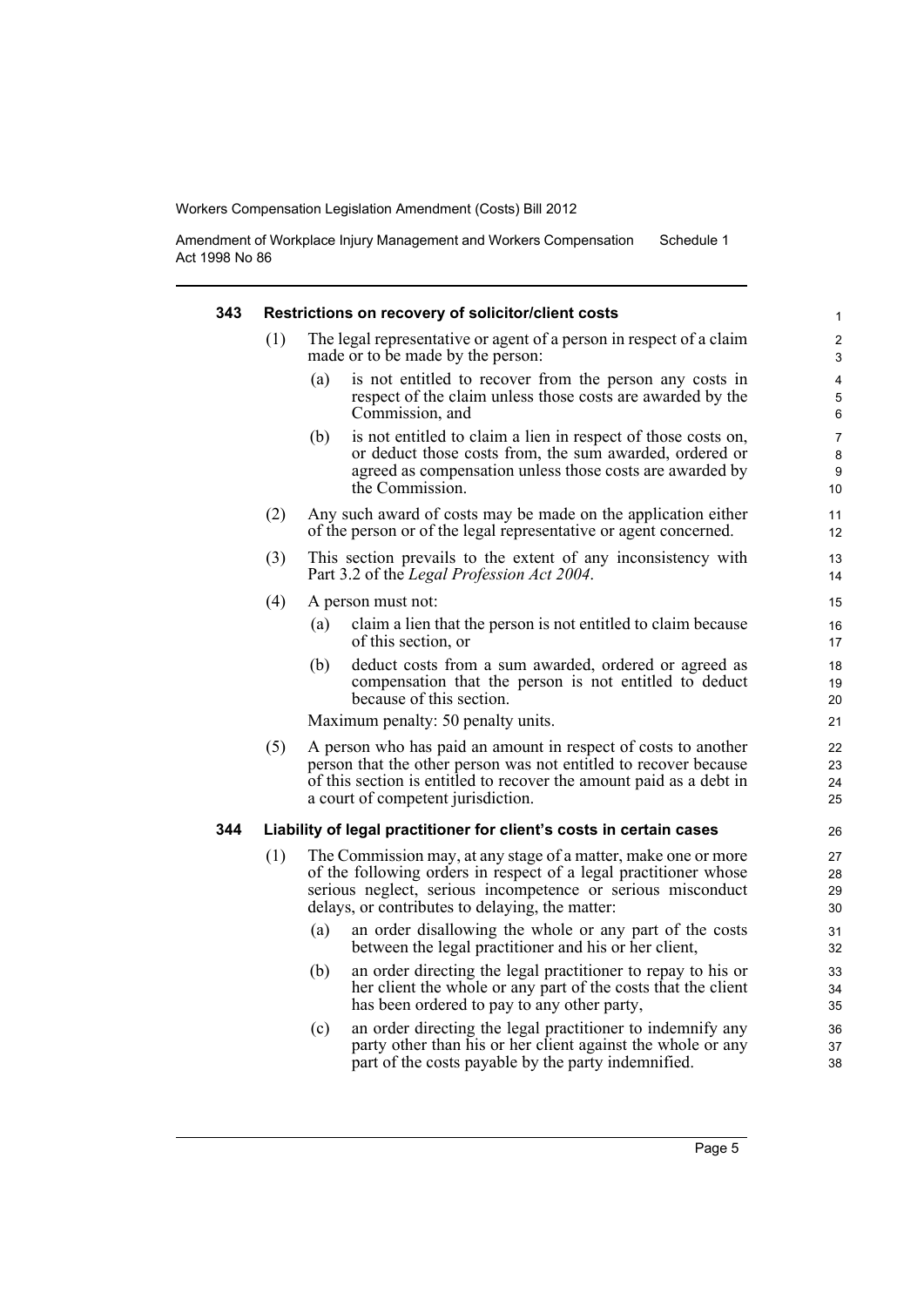Schedule 1 Amendment of Workplace Injury Management and Workers Compensation Act 1998 No 86

> (2) The Commission may refer a matter to a costs assessor for inquiry and report before making such an order.

- (3) The Commission may order that notice of such an order against a legal practitioner is to be given to the legal practitioner's client in a specified manner.
- (4) A legal practitioner is not entitled to demand, recover or accept from his or her client any part of the amount for which the legal practitioner is directed by the Commission to indemnify a party pursuant to such an order.
- (5) This section does not limit any other provision of this Part.

#### **345 Costs penalties where appeal is unsuccessful**

- (1) On an appeal from the Commission constituted by an Arbitrator to the Commission constituted by a Presidential member:
	- (a) if the appellant is unsuccessful on the appeal, the Commission is to order that the appellant's costs on the appeal are not to be paid by any other party to the appeal, and
	- (b) if the appellant is an insurer (other than a licensed insurer that maintains a statutory fund under the 1987 Act) and is unsuccessful on the appeal, the Commission may order the insurer to pay to the Authority for payment into the WorkCover Authority Fund an administration fee of \$1,000 or such other amount as may be prescribed by the regulations.
- (2) A costs agreement within the meaning of Part 3.2 of the *Legal Profession Act 2004* is of no effect to the extent to which it relates to costs the subject of an order in force under subsection (1) (a).
- (3) If an appeal concerns lump sum compensation, weekly payments of compensation or medical expenses compensation, the appellant is considered to be unsuccessful on the appeal unless the decision on appeal results in a change in favour of the appellant in the amount awarded or ordered to be paid in the decision appealed against of at least \$5,000 (or such other amount as may be prescribed by the regulations) and at least 20% of the amount awarded or ordered to be paid.